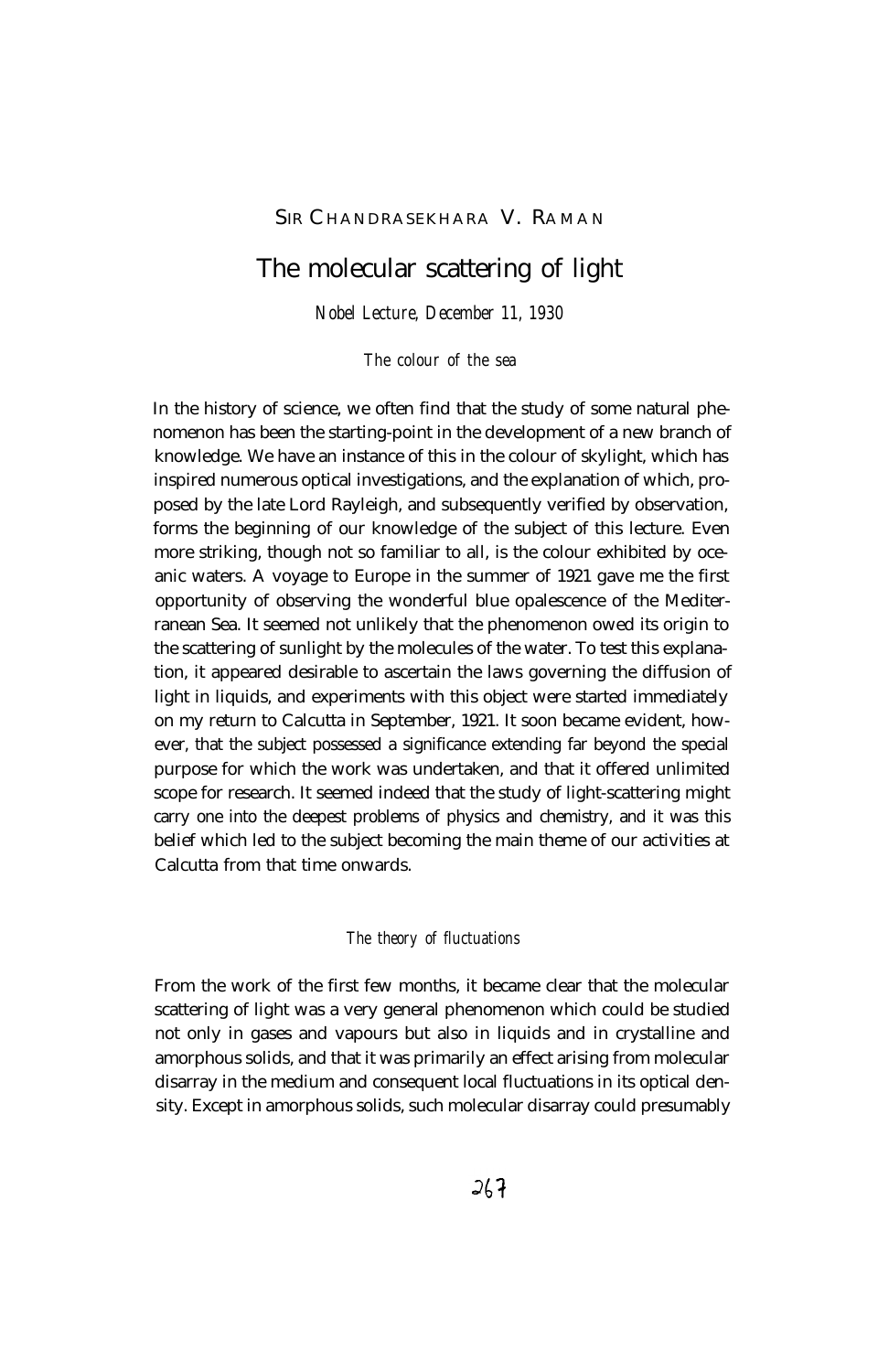#### 268 1930 C.V.RAMAN

be ascribed to thermal agitation, and the experimental results appeared to support this view. The fact that molecules are optically anisotropic and can orientate freely in liquids was found to give rise to an additional type of scattering. This could be distinguished from the scattering due to fluctuations in density by reason of its being practically unpolarized, whereas the latter was completely polarized in the transverse direction. The whole subject was critically reviewed and the results till then obtained were set out in an essay published by the Calcutta University Press in February 1922.

The various problems requiring solution indicated in this essay were investigated with the aid of a succession of able collaborators. It is possible to mention briefly only a few of the numerous investigations which were carried out at Calcutta during the six years 1922 to 1927. The scattering of light in fluids was studied by Ramanathan over a wide range of pressures and temperatures with results which appeared to support the "fluctuation" theory of its origin. His work also disclosed the remarkable changes in the state of polarization which accompany the variations of intensity with temperature in vapours and in liquids. Liquid mixtures were investigated by Kameswara Rao, and furnished optical proof of the existence in such systems, of simultaneous fluctuations of density, composition, and molecular orientation. Srivastava studied the scattering of light in crystals in relation to the thermal fluctuations of density and their increase with temperature. Ramdas investigated the scattering of light by liquid surfaces due to thermal agitation, and established a relation between surface-tension and surface-opalescence. He also traced the transition from surface-opalescence to volume-opalescence which occurs at the critical temperature. Sogani investigated X-ray diffraction in liquids, in order to connect it with their optical behaviour, and test the application of fluctuation theory to X-ray scattering.

### *The anisotropy of molecules*

As stated above, the state of polarization of the light scattered in fluids is connected with the optical anisotropy of the molecules. Much of the work done at Calcutta during the years 1922 to 1927 was intended to obtain data concerning this property and to establish its relations with various optical phenomena. Krishnan examined a great many liquids, and by his work showed very clearly the dependence of the optical anisotropy of the molecule on its chemical constitution. Ramakrishna Rao studied the depolariza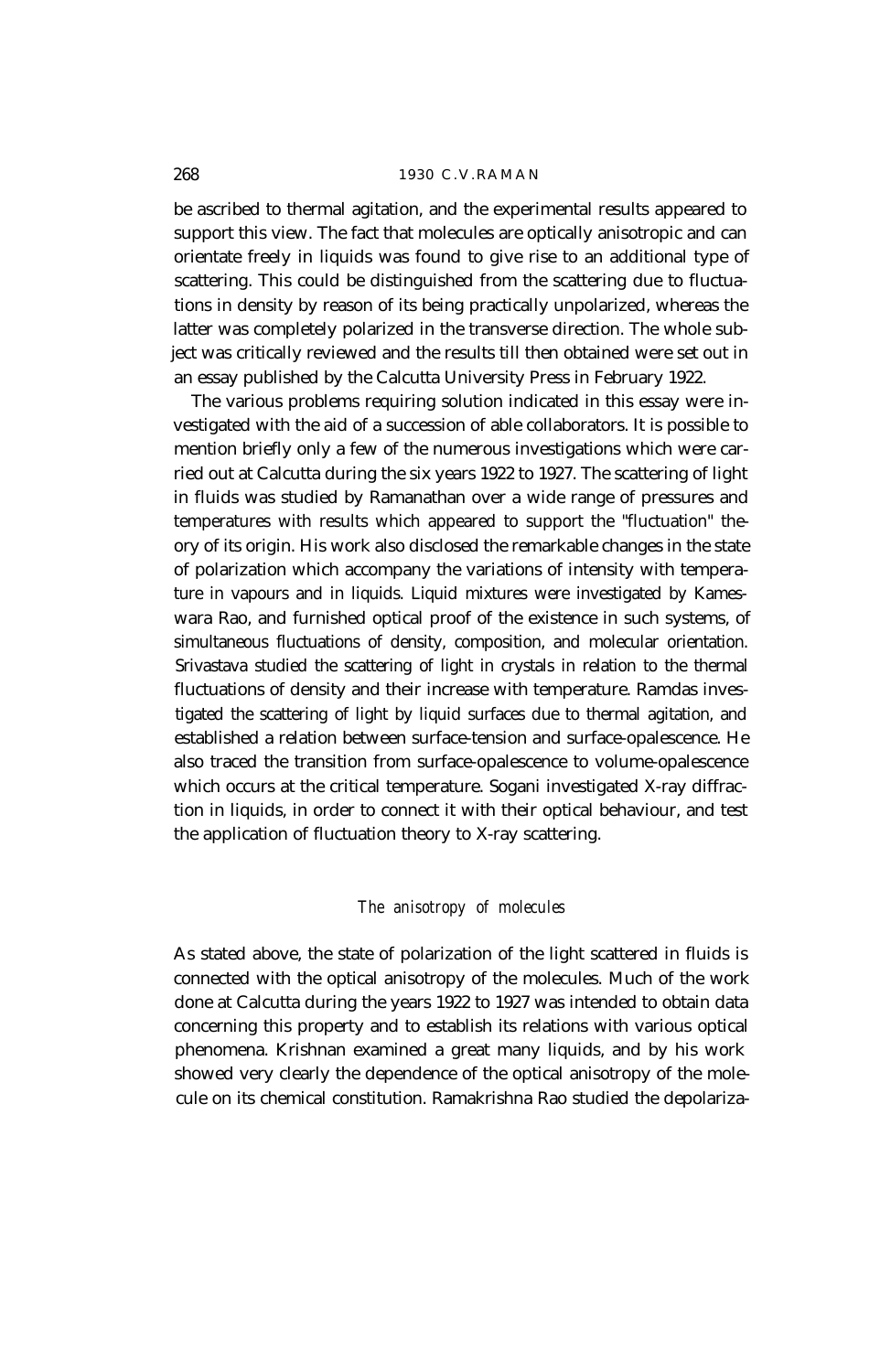tion of scattered light in a very large number of gases and vapours, and obtained information of high importance for the progress of the subject. Venkateswaran studied the scattering of light in aqueous solutions to find the influence on it of electrolytic dissociation. Ramachandra Rao investigated liquids having highly elongated molecules and also highly polar substances over a wide range of temperatures, and discovered the influence of molecular shape and molecular association on the depolarization of scattered light in liquids.

The interpretation of the observations with liquids involved the development of a molecular theory of light-scattering in dense media which was undertaken by Ramanathan, myself, and Krishnan. A revised opalescence formula was derived which differed from that of Einstein and yielded results in better agreement with observation. Krishnan and myself also published a series of investigations showing how the optical anisotropy of the molecules deduced from light-scattering could be utilized to interpret the optical and dielectric behaviour of fluids, and also the electric, magnetic, and mechanical birefringence exhibited by them. The conclusions derived from these studies enabled a connection to be established between the molecular anisotropy observed in fluids and the optical, electric, and magnetic aeolotropy exhibited by solids in the crystalline state.

# $A$  new phenomenon

The investigations referred to above were in the main guided by the classical electromagnetic theory of light, the application of which to the problems of light-scattering is chiefly associated with the names of Rayleigh and of Einstein. Nevertheless, the possibility that the corpuscular nature of light might come into evidence in scattering was not overlooked and was in fact elaborately discussed in the essay of February 1922 which was published at least a year before the well-known discoveries of Compton on X-ray scattering. While our experiments in the main appeared to support the electromagnetic theory of light, evidence came to hand at a very early stage of the investigations of the existence of a phenomenon which seemed to stand outside the classical scheme of thought. The scattering of light in transparent fluids is extremely feeble, much weaker in fact than the Tyndall effect usually observed in turbid media. It was experimentally discovered that associated with the Rayleigh-Einstein type of molecular scattering, was another and still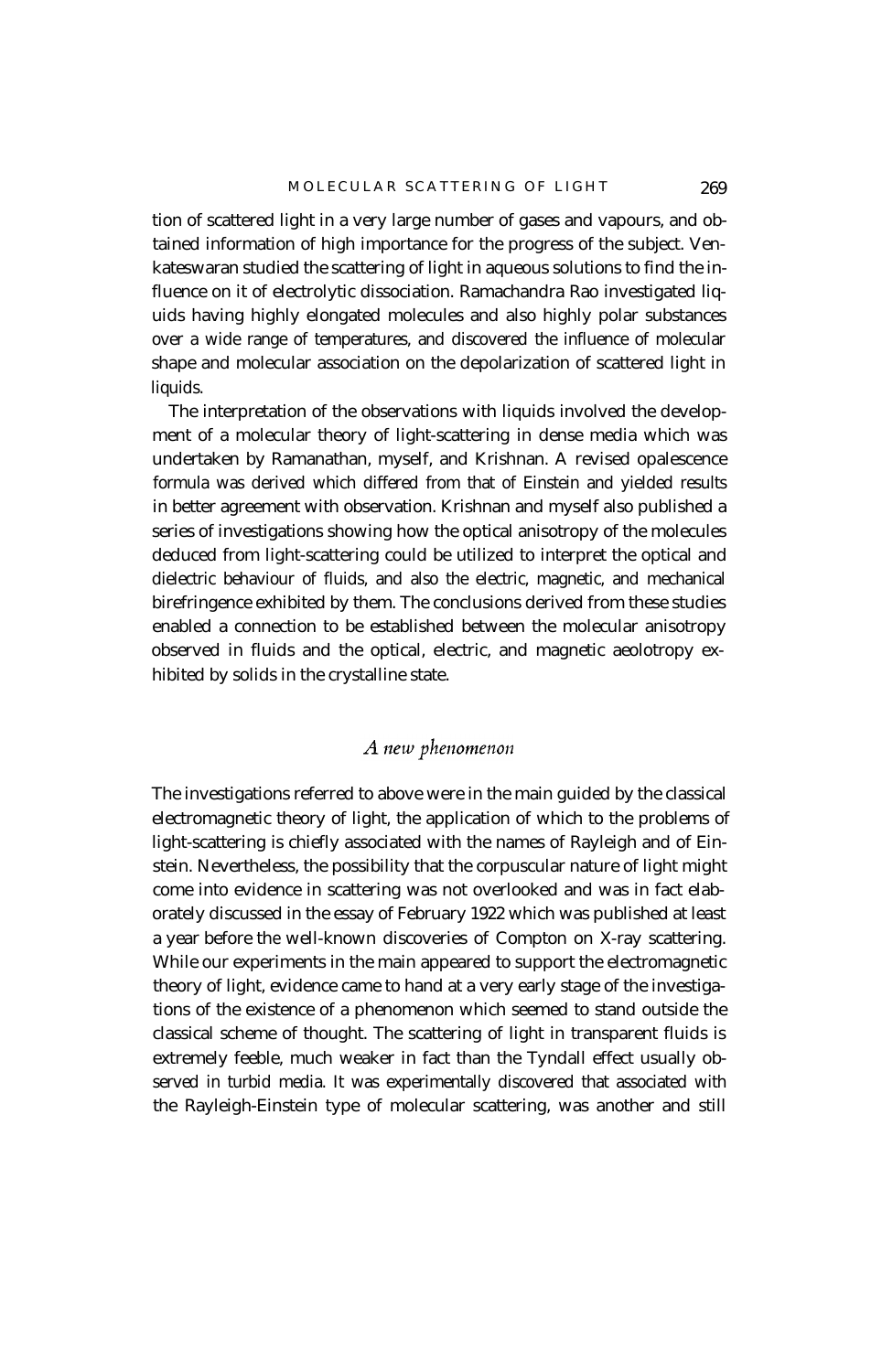#### 270 1930 C.V.RAMAN

feebler type of secondary radiation, the intensity of which was of the order of magnitude of a few hundredths of the classical scattering, and differed from it in not having the same wavelength as the primary or incident radiation. The first observation of this phenomenon was made at Calcutta in April 1923 by Ramanathan who was led to it in attempting to explain why in certain liquids (water, ether, methyl and ethyl alcohols), the depolarization of scattered light varied with the wavelength of the incident radiation. Ramanathan found that after exhaustive chemical purification and repeated slow distillation of the liquid in vacuum, the new radiation persisted undiminished in intensity, showing that it was a characteristic property of the substance studied and not due to any fluorescent impurity. Krishnan observed a similar effect in many other liquids in 1924, and a somewhat more conspicuous phenomenon was observed by me in ice and in optical glasses.

# *The optical analogue of the Compton effect*

The origin of this puzzling phenomenon naturally interested us, and in the summer of 1925, Venkateswaran attempted to investigate it by photographing the spectrum of the scattered light from liquids, using sunlight filtered through colour screens, but was unable to report any decisive results. Ramakrishna Rao in his studies on the depolarization of scattering during 1926 and 1927 looked carefully for a similar phenomenon in gases and vapours, but without success. This problem was taken up again by Krishnan towards the end of 1927. While his work was in progress, the first indication of the true nature of the phenomenon came to hand from a different quarter. One of the problems interesting us at this time was the behaviour in light-scattering of highly viscous organic liquids which were capable of passing over into the glassy state. Venkateswaran undertook to study this question, and reported the highly interesting result that the colour of sunlight scattered in a highly purified sample of glycerine was a brilliant green instead of the usual blue. The phenomenon appeared to be similar to that discovered by Ramanathan in water and the alcohols, but of much greater intensity, and, therefore, more easily studied. No time was lost in following up the matter. Tests were made with a series of filters transmitting narrow regions of the solar spectrum and placed in the path of the incident beam, which showed that in every case the colour of the scattered light was different from that of the incident light, and was displaced from it towards the red. The radiations were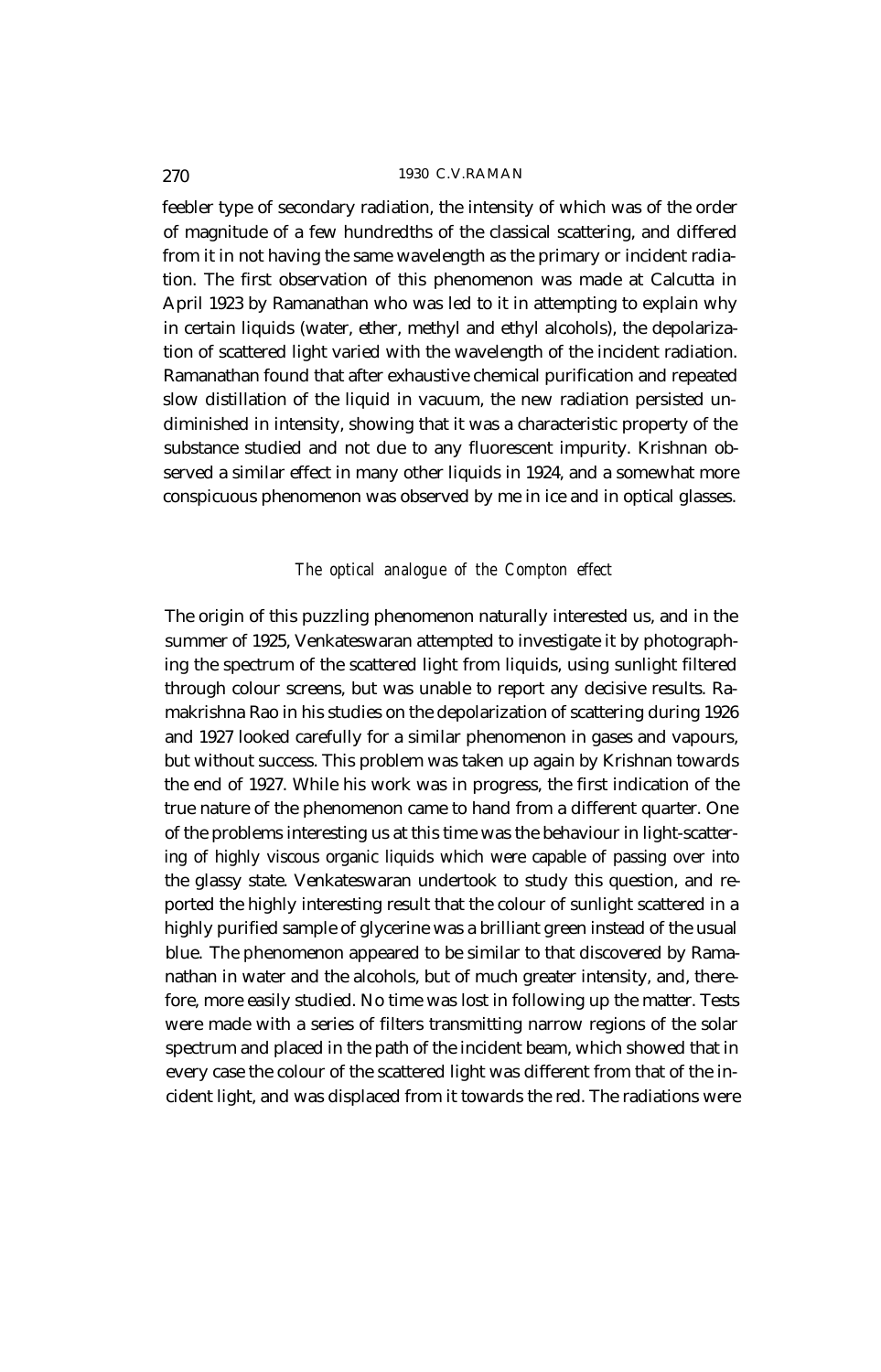also strongly polarized. These facts indicated a clear analogy between the empirical characters of the phenomenon and the Compton effect. The work of Compton had made familiar the idea that the wavelength of radiation could be degraded in the process of scattering, and the observations with glycerine suggested to me that the phenomenon which had puzzled us ever since 1923 was in fact the optical analogue of the Compton effect. This idea naturally stimulated further investigation with other substances.

The chief difficulty which had hitherto oppressed us in the study of the new phenomenon was its extreme feebleness in general. This was overcome by using a 7-inch refracting telescope in combination with a short-focus lens to condense sunlight into a pencil of very great intensity. With these arrangements and using complementary light-filters in the path of the incident and scattered beams, as was done by Ramanathan in 1923, to isolate the modified radiations, it was found that they could be readily observed in a great many liquids, and that in many cases they were strongly polarized. Krishnan, who very materially assisted me in these investigations, found at the same time that the phenomenon could be observed in several organic vapours, and even succeeded in visually determining the state of polarization of the modified radiations from them. Compressed gases such as CO, and N2O, crystalline ice, and optical glasses also were found to exhibit the modified radiations. These observations left little doubt that the phenomenon was really a species of light-scattering analogous to the Compton effect.

#### *The spectroscopic characters of the new effect*

Thanks to the vastly more powerful illumination made available by the 7 inch refractor, the spectroscopic examination of the effect, which had been abandoned in 1925 as indecisive, now came within the reach of direct visual study. With a Zeiss cobalt-glass filter placed in the path of the incident beam and one or other of a series of organic liquids as the scattering substance, a band in the blue-green region was observed by me in the spectrum of the scattered light, separated by a dark interval from the indigo-violet region transmitted by the filter. *Both* of these regions in the spectrum became sharper when the region of transmission was narrowed by the insertion of an additional filter in the incident beam. This suggested the employment, instead of sunlight, of the highly monochromatic radiations given by a mercury arc in combination with a condenser of large aperture and a cobalt-glass filter.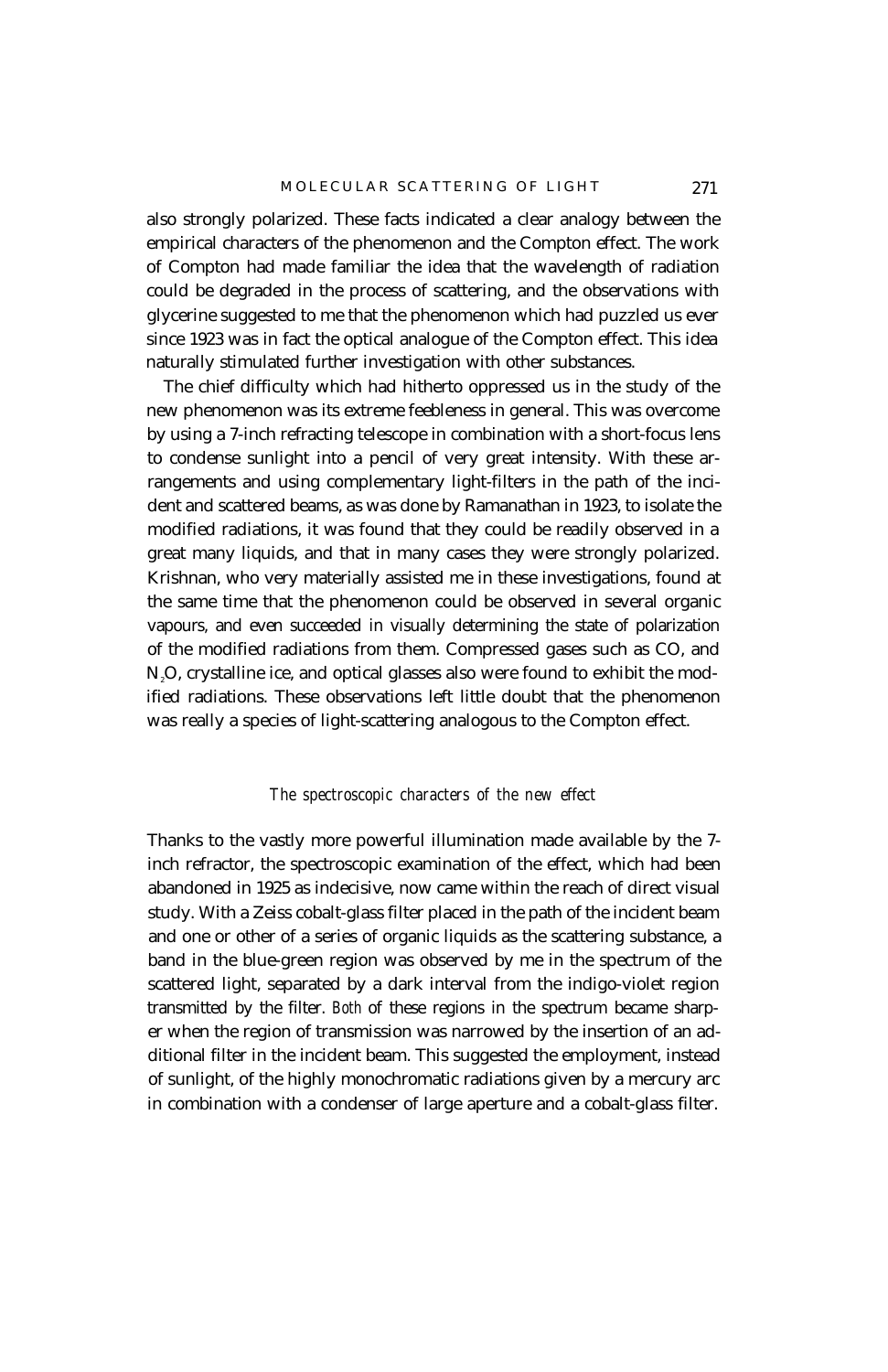With these arrangements the spectrum of the scattered light from a variety of liquids and solids was visually examined, and the startling observation was made that the spectrum generally included a number of sharp lines or bands on a diffuse background which were not present in the light of the mercury arc.



Fig. I. Spectrum of carbon tetrachloride.

The quartz mercury lamp was so powerful and convenient a source of monochromatic illumination that, at least in the case of liquids and solids, photographing the spectrum of scattered light was found to present no extraordinary difficulties. The earliest pictures of the phenomenon were in fact taken with a portable quartz spectrograph of the smallest size made by the firm of Hilger. With a somewhat larger instrument of the same type, Krishnan obtained very satisfactory spectrograms with liquids and with crystals on which measurements of the desired precision could be made, and on which the presence of lines displaced towards the violet was first definitely established. The experimental difficulties were naturally greater in the case of gases or vapours, though they could be lessened by working with the substance under pressure. With an improvised instrument of large aperture (F/1.8), Ramdas obtained the first spectrograms with a gaseous substance (ether vapour) at atmospheric pressure.

In interpreting the observed phenomena, the analogy with the Compton effect was adopted as the guiding principle. The work of Compton had gained general acceptance for the idea that the scattering of radiation is a unitary process in which the conservation principles hold good. Accepting this idea it follows at once that, if the scattering particle gains any energy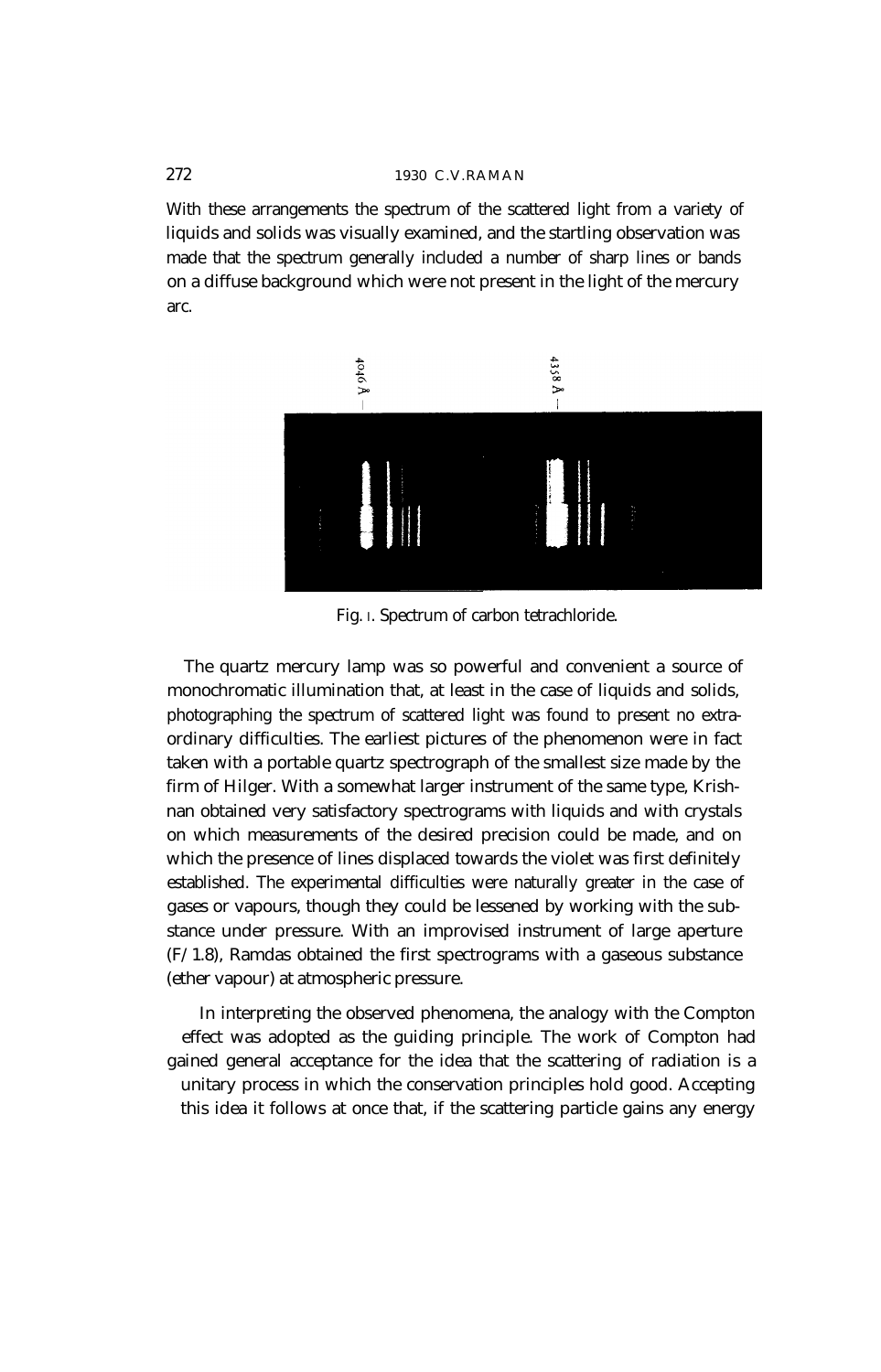during the encounter with the quantum, the latter is deprived of energy to the same extent, and accordingly appears after scattering as a radiation of diminished frequency. From thermodynamic principles, it follows that the reverse process should also be possible. Adopting these ideas, the actual observations could be interpreted, and the agreement of the observed displacements with the infrared frequencies of the molecules made it clear that the new method opened up an illimitable field of experimental research in the study of the structure of matter.

#### *Interpretation of the effect*

It appears desirable to emphasize that though the conservation principle of Compton is useful in interpreting the effects disclosed by experiment, it is by itself insufficient to explain the observed phenomena. As is well known from studies on molecular spectra, a gaseous molecule has four different species of energy of increasing orders of magnitude, namely those corresponding to translatory motion, rotation, vibration, and electronic excitation. Each of these, except the first, is quantized and may be represented by an integer in an extended sequence of quantum numbers. The aggregate energy of a molecule may, therefore, assume any one out of a very large number of possible values. If we assume that an exchange of energy occurs in the collision between the molecule and the quantum, and limit ourself to the cases in which the final energy of the molecule is less than that of the incident quantum, we arrive at the result that the spectrum of the scattered light should contain an immense number of new lines and should in fact rival in its complexity the band spectrum of the molecule observed in the emission or absorption of light. Nothing more different from what is actually observed can be imagined than the foregoing picture. The most conspicuous feature revealed by experiment is the beautiful simplicity of the spectra of even complicated polyatomic molecules obtained in light-scattering, a simplicity that is in striking contrast to the extreme complexity of their emission or absorption spectra. It is this simplicity that gives to the study of light-scattering its special significance and value. It is clear that the effect actually observed was not and could not have been foreseen from an application of the conservation principles.

The general principle of correspondence between the quantum and classical theories enunciated by Niels Bohr enables us, on the other hand, to ob-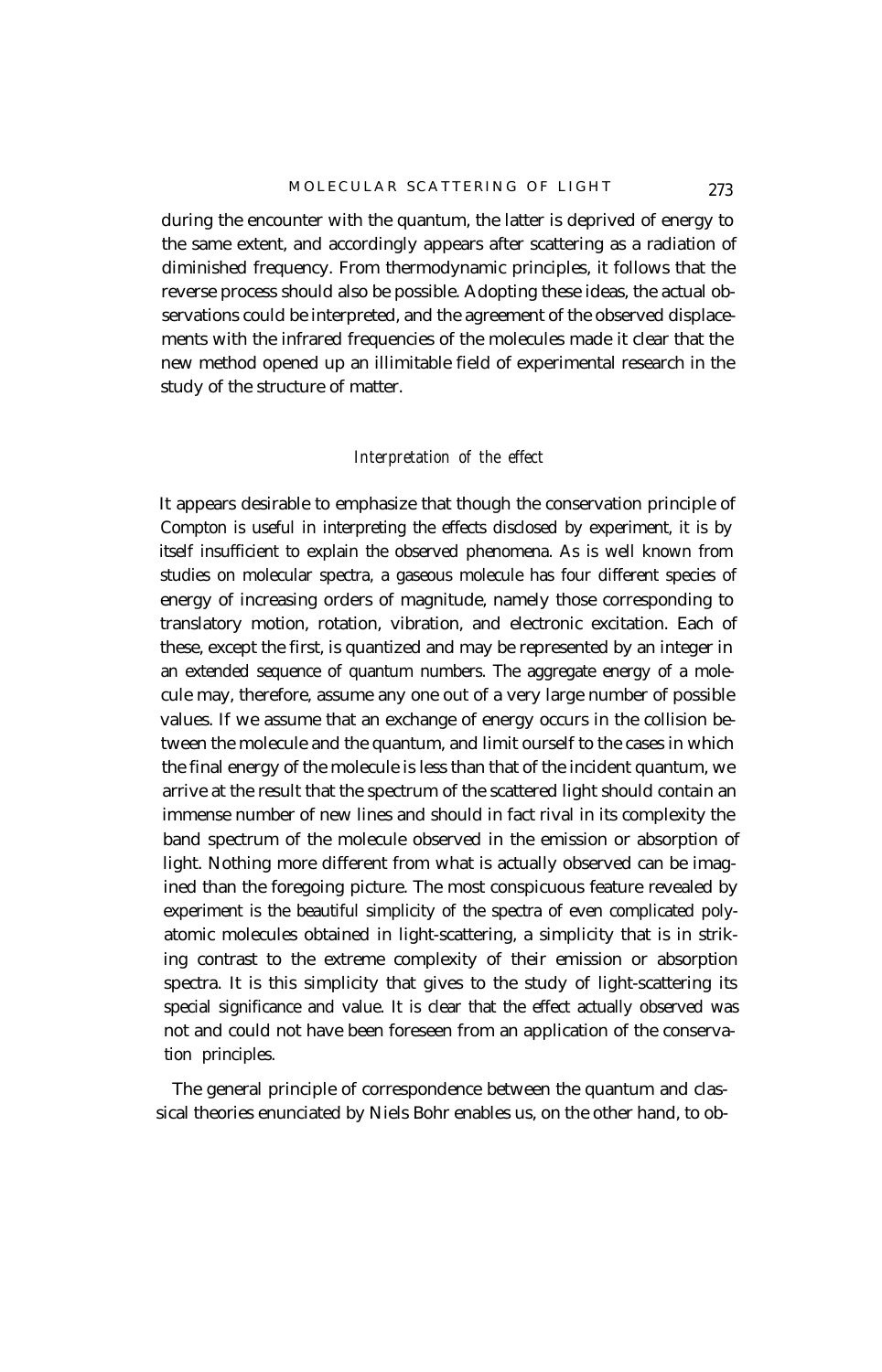#### 274 1930 C.V.RAMAN

tain a real insight into the actual phenomena. The classical theory of lightscattering tells us that if a molecule scatters light while it is moving, rotating or vibrating, the scattered radiations may include certain frequencies, different from those of the incident waves. This classical picture, in many respects, is surprisingly like what we actually observe in the experiments. It explains why the frequency shifts observed fall into three classes, translational, rotational and vibrational, of different orders of magnitude. It explains the observed selection rules, as for instance, why the frequencies of vibration deduced from scattered light include only the fundamentals and not the overtones and combinations which are so conspicuous in emission and absorption spectra. The classical theory can even go further and give us a rough indication of the intensity and polarization of the radiations of altered frequency. Nevertheless, the classical picture has to be modified in essential respects to give even a qualitative description of the phenomena, and we have, therefore, to invoke the aid of quantum principles. The work of Kramers and Heisenberg, and the newer developments in quantum mechanics which have their root in Bohr's correspondence principle seem to offer a promising way of approach towards an understanding of the experimental results. But until we know much more than we do at present regarding the structure of molecules, and have sufficient quantitative experimental knowledge of the effect, it would be rash to suggest that they afford a complete explanation of it.

### *The significance of the effect*

The universality of the phenomenon, the convenience of the experimental technique and the simplicity of the spectra obtained enable the effect to be used as an experimental aid to the solution of a wide range of problems in physics and chemistry. Indeed, it may be said that it is this fact which constitutes the principal significance of the effect. The frequency differences determined from the spectra, the width and character of the lines appearing in them, and the intensity and state of polarization of the scattered radiations enable us to obtain an insight into the ultimate structure of the scattering substance. As experimental research has shown, these features in the spectra are very definitely influenced by physical conditions, such as temperature and state of aggregation, by physico-chemical conditions, such as mixture, solution, molecular association and polymerization, and most essentially by